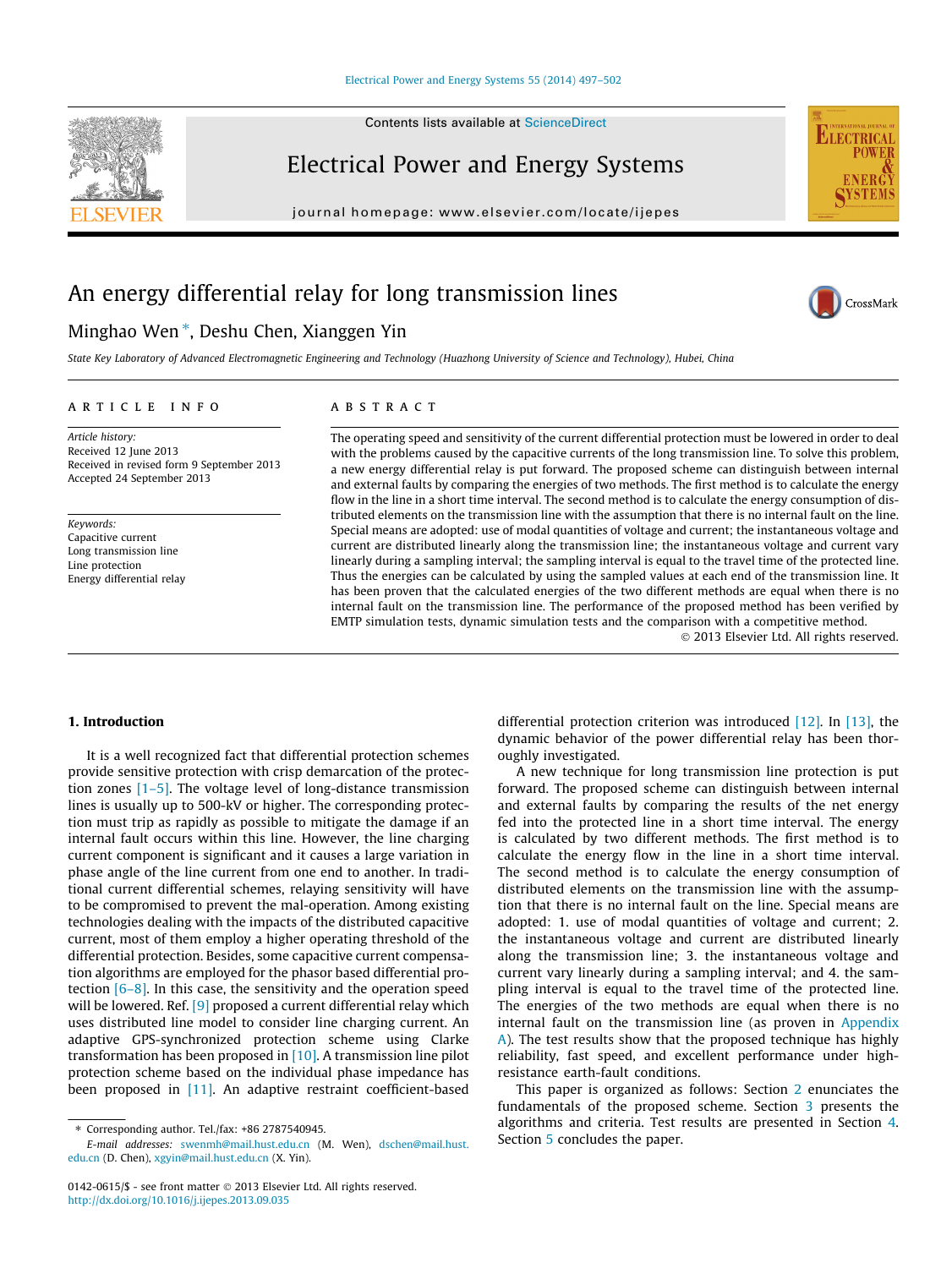#### <span id="page-1-0"></span>2. Fundamentals

The new differential protection scheme is initially explained using a single-phase system in this section. Two different methods are applied to calculate the net energy fed into the protected line during a short time interval. In the 1st method, the voltage and current at each end of the transmission line are used to calculate the instantaneous power. The sum of the power at each end is the instantaneous power flow in the transmission line. Then the energy flow in the transmission line (shown in Fig. 1) from time  $t_1$  to  $t_2$  can be obtained by the integral of the instantaneous power over this interval as given below:

$$
E_1 = \int_{t_1}^{t_2} [\nu_M(t) \cdot i_M(t) - \nu_N(t) \cdot i_N(t)] dt \tag{1}
$$

where  $v_M(t)$  is the voltage at the relay point M;  $i_M(t)$  the current at the relay point M;  $v_N(t)$  the voltage at the relay point N and  $i_N(t)$  is the current at the relay point N.

This is the first method to calculate the energy flow in a line in a short time interval. The second method is to calculate the energy consumption of distributed elements on the transmission line with the assumption that there is no internal fault on the line, that is

$$
E_2 = \int_{t_1}^{t_2} \times \int_0^l \left( i^2(x, t) \cdot R_0 + i(x, t) \cdot \frac{di(x, t)}{dt} \cdot L_0 + \nu(x, t) \cdot \frac{d\nu(x, t)}{dt} \cdot C_0 \right) dx dt
$$
\n(2)

where x is the distance from the point X to the relay point M;  $v(x, t)$ the voltage at point X;  $i(x, t)$  the current at point X; *l* the total length of the line and  $R_0$ ,  $L_0$  and  $C_0$  is the resistance, inductance and capacitance of the line per unit length.

The energy consumption is the sum of the energy consumed by the resistance, inductance and capacitance of the line. Based on the voltage and current distributions along the line and the instantaneous voltages and currents during the interval, the energy is calculated by integration.

This technique is based on the energy conservation law; ''Energy in a system may neither be created nor destroyed, just converted from one form to another".  $E_1$  is compared with  $E_2$ . While there is no internal fault on the line, we have  $E_1 = E_2$ . If there are some differences between the two energies, an internal fault is indicated in the transmission line zone.

#### 3. Energy differential relay

The calculation of the energy fed into the protected line (shown in Fig. 1) required the voltage and current distributions along the line and the instantaneous voltages and currents during the interval. Special means are adopted: 1. use of modal quantities of voltage and current; 2. the instantaneous voltage and current are distributed linearly along the transmission line; 3. the instantaneous voltage and current vary linearly during a sampling interval; 4. the sampling interval is equal to the travel time of the protected line.



#### 3.1. Algorithm

Assume that the two ends of the protected line are denoted by M and N, the implementation of the protection requires two groups of the space modulus: Modulus 1:  $v_{MA}-v_{MB}$ ,  $i_{MA}-i_{MB}$ ,  $v_{NA}$  $v_{NB}$ ,  $i_{NA}-i_{NB}$ ; modulus 2:  $v_{MA}-v_{MC}$ ,  $i_{MA}-i_{MC}$ ,  $v_{NA}-v_{NC}$ ,  $i_{NA}-i_{NC}$ . Among which,  $v_{\text{MA}}-v_{\text{MB}}$  represents the voltage difference between phase A and phase B on M side, and  $i_{NA}-i_{NB}$  represents the current difference between the phase A and phase B on the N side, and so forth.

Under the assumption that the instantaneous voltage and current are distributed linearly along the transmission line, Eqs.  $(3)$ and (4) are derived:

$$
v_{m1}(x,t) = v_{Mm1}(t) + \frac{(v_{Nm1}(t) - v_{Mm1}(t))}{l} \cdot x
$$
 (3)

$$
i_{m1}(x,t) = i_{Mm1}(t) + \frac{(i_{Mm1}(t) - i_{Mm1}(t))}{l} \cdot x \tag{4}
$$

where  $v_{m1}(x, t)$  is the voltage of modulus 1 at point X;  $v_{Mm1}(t)$  the voltage of modulus 1 on M side;  $v_{Nm1}(t)$  the voltage of modulus 1 on N side;  $i_{m1}(x, t)$  the current of modulus 1 at point X;  $i_{Mm1}(t)$ the current of modulus 1 on M side and  $i_{Nm1}(t)$  the current of modulus 1 on N side.

Under the assumption that the instantaneous voltage and current vary linearly during a sampling interval, Eqs.  $(5)-(8)$  are derived:

$$
\nu_{Mm1}(t) = \nu_{Mm1}(k-1) + \frac{\nu_{Mm1}(k) - \nu_{Mm1}(k-1)}{\tau} \cdot (t - t_0 - (k-1)\tau) \tag{5}
$$

$$
\nu_{Nm1}(t) = \nu_{Nm1}(k-1) + \frac{\nu_{Nm1}(k) - \nu_{Nm1}(k-1)}{\tau} \cdot (t - t_0 - (k-1)\tau) \tag{6}
$$

$$
i_{Mm1}(t) = i_{Mm1}(k-1) + \frac{i_{Mm1}(k) - i_{Mm1}(k-1)}{\tau} \cdot (t - t_0 - (k-1)\tau) \tag{7}
$$

$$
i_{Nm1}(t) = i_{Nm1}(k-1) + \frac{i_{Nm1}(k) - i_{Nm1}(k-1)}{\tau} \cdot (t - t_0 - (k-1)\tau)
$$
 (8)

where  $t_0$  is the sampling start time;  $v_{Mm1}(k)$ ,  $i_{Mm1}(k)$  the voltage and current sampled value of modulus 1 on M side at sample  $k$ ;  $v_{Nm1}(k)$ ,  $i_{Nm1}(k)$  the voltage and current sampled value of modulus 1 on N side at sample k;  $v_{Mm1}(k - 1)$ ,  $i_{Mm1}(k - 1)$ ,  $v_{Nm1}(k - 1)$  and  $i_{Nm1}($  $k - 1$ ) the voltage and current sampled value of modulus 1 at sample  $k - 1$  and  $\tau$  the sampling interval.

The sampling interval is equal to the travel time of the protected line, that is:

$$
\tau = l \cdot \sqrt{L_{m1} \cdot C_{m1}} = l \cdot \sqrt{L_{m2} \cdot C_{m2}} \tag{9}
$$

where  $L_{m1}$ ,  $C_{m1}$  is the inductance and capacitance of modulus 1 per unit length and  $L_{m2}$ ,  $C_{m2}$  is the inductance and capacitance of modulus 2 per unit length.

Using the 1st method, the energy of modulus 1 flow in the transmission line from time  $t_0 + (k - 1)\tau$  to  $t_0 + k\tau$  can be obtained by the integral of the instantaneous power over this interval between sample  $k - 1$  and sample k as given below:

$$
E_{1m1}(k) = \int_{t_0 + (k-1)\tau}^{t_0 + k\tau} [\nu_{Mm1}(t) \cdot i_{Mm1}(t) - \nu_{Nm1}(t) \cdot i_{Nm1}(t)] dt \qquad (10)
$$

Using the 2nd method, with the assumption that there is no internal fault on the line, the energy consumption of modulus 1 of the transmission line from time  $t_0 + (k - 1)\tau$  to  $t_0 + k\tau$  can be obtained:

$$
E_{2m1}(k) = \int_{t_0 + (k-1)\tau}^{t_0 + k\tau} \int_0^l \left( i_{m1}^2(x, t) \cdot R_{m1} + i_{m1}(x, t) \cdot \frac{di_{m1}(x, t)}{dt} \cdot L_{m1} + u_{m1}(x, t) \cdot \frac{dv_{m1}(x, t)}{dt} \cdot C_{m1} \right) dx dt \tag{11}
$$

Fig. 1. Circuit diagram of a typical transmission line. where  $R_{m1}$  is the resistance of modulus 1 per unit length.